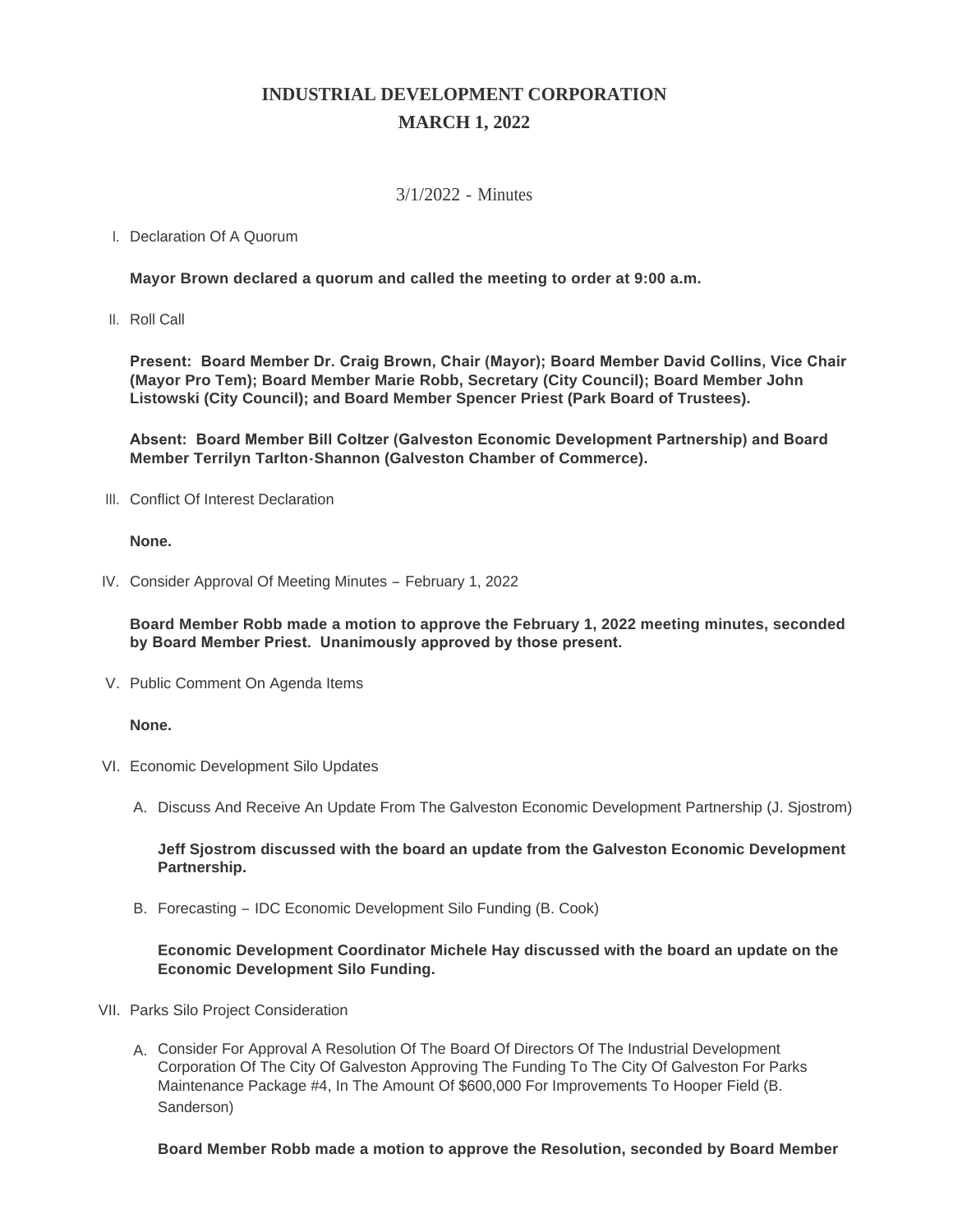#### **Brown. Unanimously approved by those present.**

B. Consider For Approval An Economic Development Grant Agreement Between The City Of Galveston And Industrial Development Corporation Of The City Of Galveston Texas Approving Funding To City Of Galveston For Parks Maintenance Package #4, In The Amount Of \$600,000 For Improvements To Hooper Field (B. Sanderson)

## **Board Member Robb made a motion to approve the Economic Development Grant Agreement, seconded by Board Member Collins. Unanimously approved by those present.**

C. Consider For Approval A Resolution Of The Board Of Directors Of The Industrial Development Corporation Of The City Of Galveston Approving The Funding To The City Of Galveston In The Amount Of \$5,500,000, For The Sandhill Crane Soccer Complex Improvements. (M. Hay)

## **Board Member Robb made a motion to approve the Resolution, seconded by Board Member Listowski. Unanimously approved by those present.**

D. Consider For Approval An Economic Development Grant Agreement Between The City Of Galveston And Industrial Development Corporation Of The City Of Galveston Texas Approving Funding To City Of Galveston, For The Sandhill Crane Soccer Complex Improvement Project In The Amount Of \$5,500,000. (M. Hay)

### **Board Member Robb made a motion to approve the Economic Development Grant Agreement, seconded by Board Member Listowski. Unanimously approved by those present.**

- VIII. Administrative Matters
	- A. Discuss And Receive Update On Current Or Completed IDC Projects.

**Assistant City Manager Brandon Cook provided an update on the Downtown Pedestrian Improvement Project and the Sidewalk and Curb Program.**

B. Discuss And Receive Update From Treasurer On Expenses, Available Funds, Forecasts And Investments (B. Cook)

**Assistant City Manager Brandon Cook reported that December 2021 receipts are up 35% over the last year.**

C. Discuss And Consider FY22 Calendar (M. Hay)

**A special meeting will be held on March 24, 2022 to conduct a public hearing on the Sandhill Crane Soccer Complex Project.**

IX. Request Agenda Items For Future Meetings

**Items for the April meeting - Pelican Island Bridge, history of the 4B sales tax, and Beach Silo Update.**

Adjournment X.

**The meeting was adjourned at 10:12 a.m.**